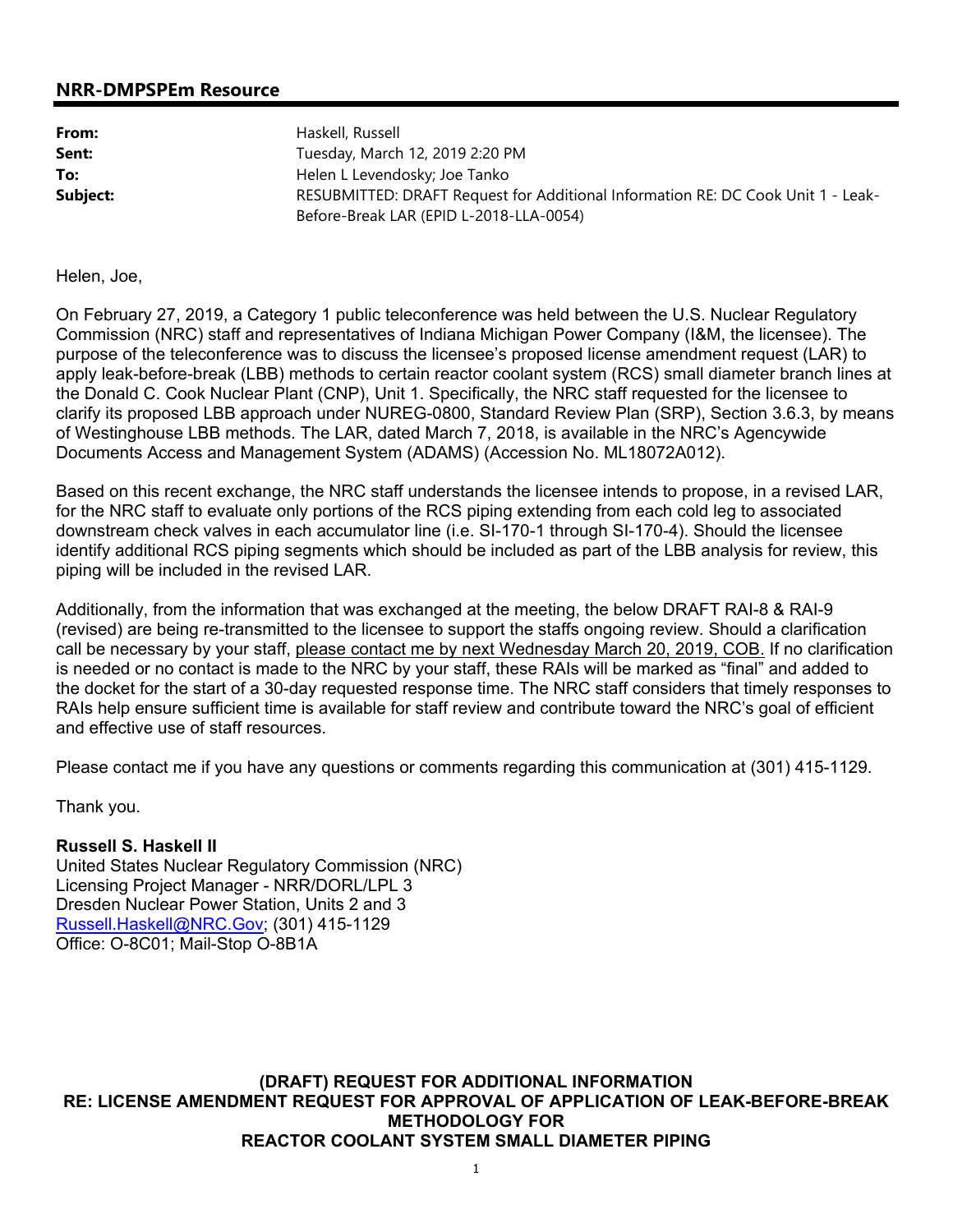## **INDIANA MICHIGAN POWER – DONALD C. COOK NUCLEAR PLANT, UNIT 1 DOCKET NO. 50-315 EPID NO. L-2018-LLA-0054**

# **(DRAFT) RAI-8 (rev. 1)**

NRC Information Notice (IN) 2005-024, "Non-conservatism in Leakage Detection Sensitivity," was distributed to inform licensees that the reactor coolant system (RCS) activity assumptions for containment radiation gas channel monitors may be non-conservative. As a result, the containment gas channel may not be able to detect a 1 gallon-per-minute (1 gpm) leak within 1 hour. Due to advancements and improvements in nuclear fuel performance and RCS chemistry control, the actual RCS source term could be orders of magnitude smaller than previous assumptions. Furthermore, in Regulatory Guide (RG) 1.45, Revision 1, "Guidance on Monitoring and Responding to Reactor Coolant System Leakage," it states that a "realistic" primary radioactivity concentration should be assumed when analyzing the sensitivity of leak detection systems. The RG also states that if LBB analysis is approved, the overall response time of the leakage monitoring system should be sufficient to support the LBB analysis procedures. Overall response time includes transport delay time and instrument response time.

In letter dated November 27, 2018, the licensee stated that a DC Cook (CNP), Unit 1, leakage detection capability calculation demonstrates the capability to detect a 0.8 GPM RCS leak within one hour which is valid for leaks in the accumulator piping. The licensee credits the particulate containment atmosphere radioactivity monitor in this calculation.

## Requests:

- a) Explain how the CNP, Unit 1 detection calculation demonstrates the capability to detect a 0.8 GPM leak within one hour throughout the operating cycle for leaks in the accumulator piping. The response should include how the licensee satisfactorily addresses uncertainties of the leakage detection capability introduced by the following factors,
	- 1. Proximity of the particulate radiation leak sensor to the accumulator piping, and,
	- 2. The effects of piping insulation.
- b) In considering NRC IN 2005-024 and RG 1.45, Revision 1, regarding the use of realistic activity levels specified, the NRC staff considers that the licensee's current operating values of degassed activity with no known nuclear fuel leaks and average current noble gas activity, should be used for the LBB leak detection calculations as realistic activity levels. Please respond to the following,
	- 1. When demonstrating the capability of the particulate radiation detector for the LBB analysis, does the calculation use the expected realistic activity of current improved fuel and the improvements in RCS chemistry control as described above? Explain.
	- 2. Describe how the realistic RCS activity was determined.
- c) Regarding a leak detection capability of detecting a 0.8 GPM leak, explain how the operators will be alerted by the particulate radioactivity detector.
- d) Regarding a leak detection capability of detecting a 0.8 GPM leak within one hour, explain how the overall response time was factored into the CNP, Unit 1 LBB analysis.

# **(DRAFT) RAI-9 (rev. 1)**

RG 1.45, Revision 1, states,

"Plants should use multiple, diverse, and redundant detectors at various locations in the containment, as necessary, to ensure that the transport delay time of the leakage from its source to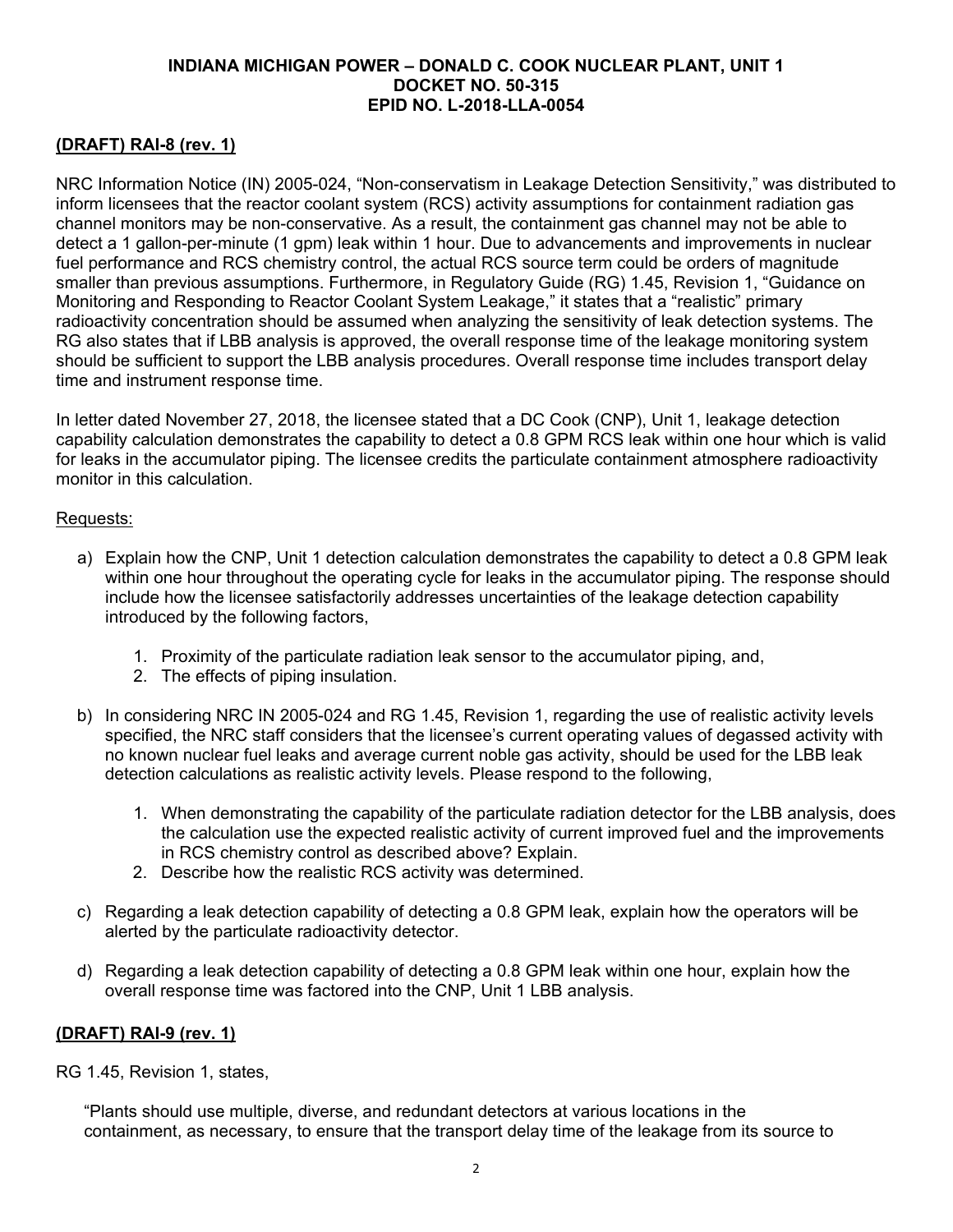the detector (instrument location) will yield an acceptable overall response time. If leak-before-break (LBB) analysis is approved for the plant, the overall response time of the leakage monitoring system should be sufficient to support the LBB analysis procedures. Under certain circumstances (e.g., to support LBB for smaller diameter pipes), leakage monitoring system specifications may need to exceed the quantitative criteria in this regulatory guide."

Please respond to the following,

- a) Discuss the ability of the containment sump monitors to detect a 0.8 GPM unidentified leak and thus be used as a redundant and diverse method to detect a LBB. Discuss the sensitivity and time frame to detect an unidentified leak using the sump monitoring system. Discuss how the operators will be alerted and the time to be aware of an unidentified leak of 0.8 GPM
- b) In CNP, Unit 1, technical specification (TS) Surveillance Requirement (SR) 3.4.13.1, it states, "Verify RCS operational leakage within limits by performance of RCS water inventory balance." The frequency of this requirements is in accordance with the Surveillance Frequency Control Program (SFCP).
	- 1) Discuss how the RCS water inventory balance, as specified in SR 3.4.13.1, can be used as a redundant and diverse method to detect a LBB.
	- 2) Is it reasonable to use SR 3.4.13.1 as a backup/redundant means of detecting a LBB of 0.8 GPM? Explain.
	- 3) Discuss the applicability/practicality and requirements of the SFCP to use the RCS water inventory balance as a method of unidentified leak detection for LBB.
- c) In enclosure 2 of letter dated November 27, 2018 (footnote 3), the licensee states that the gaseous containment atmosphere radioactivity monitor is capable of detecting a 1 GPM increase in unidentified leakage within 4 hours given an RCS activity equivalent to that assumed in the design calculations for the monitor. Using realistic RCS activity levels, as stated in the guidelines of RG 1.45, Revision 1, and described in IN 2005-024,
	- 1) Discuss whether it is possible/reasonable for the gaseous radioactivity monitor to be used as a redundant indication for LBB. If so, discuss the sensitivity, capability and time frame of the gaseous containment atmosphere radioactivity to detect a 0.8 GPM unidentified leak and how it might be considered as a redundant backup means to qualify the LBB analysis.